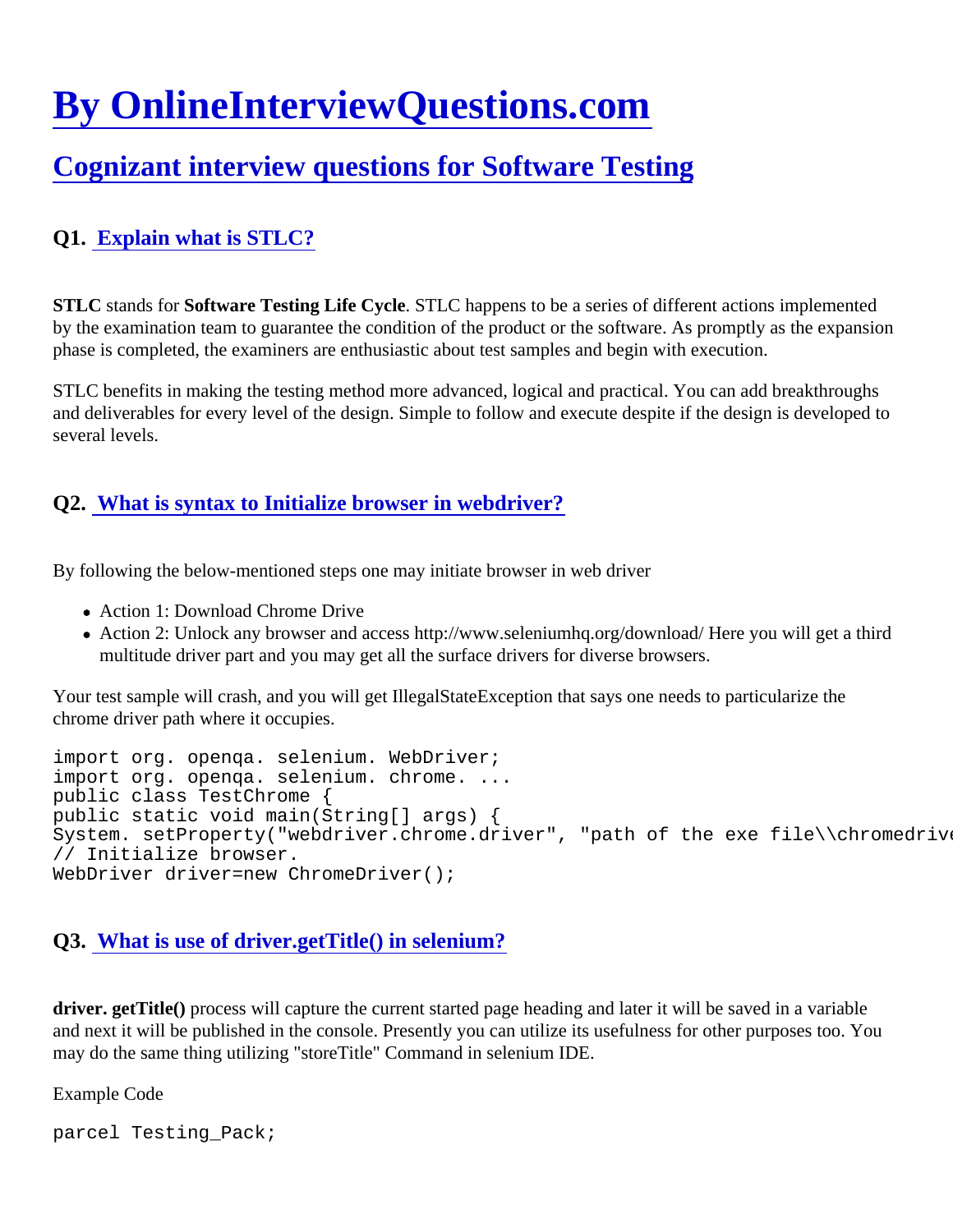```
import org.junit.Assert;
import org.openqa.selenium.WebDriver;
import org.openqa.selenium.firefox.FirefoxDriver;
public class mytestclass {
 public static void main(String[] args) {
 WebDriver driver = new FirefoxDriver();
  Driver.get;
  String i = driver.getCurrentUrl();
  System.out.println(i);
 String j = driver.getTitle();
  System.out.println("Your page title Is : "+j);
  Assert.assertEquals("Only Testing",j);
  Assert.assertEquals("Only Testing",driver.getTitle());
  driver.close();
 }
}
```
## Q4. [What is SDLC?](https://www.onlineinterviewquestions.com/what-is-sdlc/)

Software Development Life Cycle (SDLC) is nothing but a process that is utilized by the software manufacturing sectors to develop, design and test high-quality software. The SDLC strives to manufacture highquality software that exceeds or meets customer expectations and reaches success within cost and time estin

SDLC happens to be a method developed for a software scheme, inside a software company. It includes a comprehensive plan detailing how to improve, maintain, repair and modify or enhance particular software. The growth cycle describes a methodology for increasing the state of software and the overall growth process.

#### Q5. [What is Cloud Computing?](https://www.onlineinterviewquestions.com/what-is-cloud-computing/)

In the easiest wordsloud computing implies collecting and entering data and presentations across the Internet rather than your workstation's hard drive. The process is a comparison for the Internet. It stretches behind to times of flowcharts and portrayals that would describe the massive server-farm foundation of the Internet as a gusty, white cumulus puff, allowing links and doling out data as it drifts.

Moreover, Cloud computing is an application-based software foundation that collects data on isolated serves, which may be entered via the internet. To learn how cloud computing operates, it may be classified into backend and front-end. The front-end allows a user to enter data collected in the cloud utilizing a cloud computing software and an internet browser. However, the main element of cloud computing – effective for securely collecting information and data is the backend. It includes servers, computers, central servers, and databases.

#### Q6. [What is white box testing?](https://www.onlineinterviewquestions.com/what-is-white-box-testing/)

WHITE BOX TESTING is an examination of a software answer's inner construction, layout, and coding. In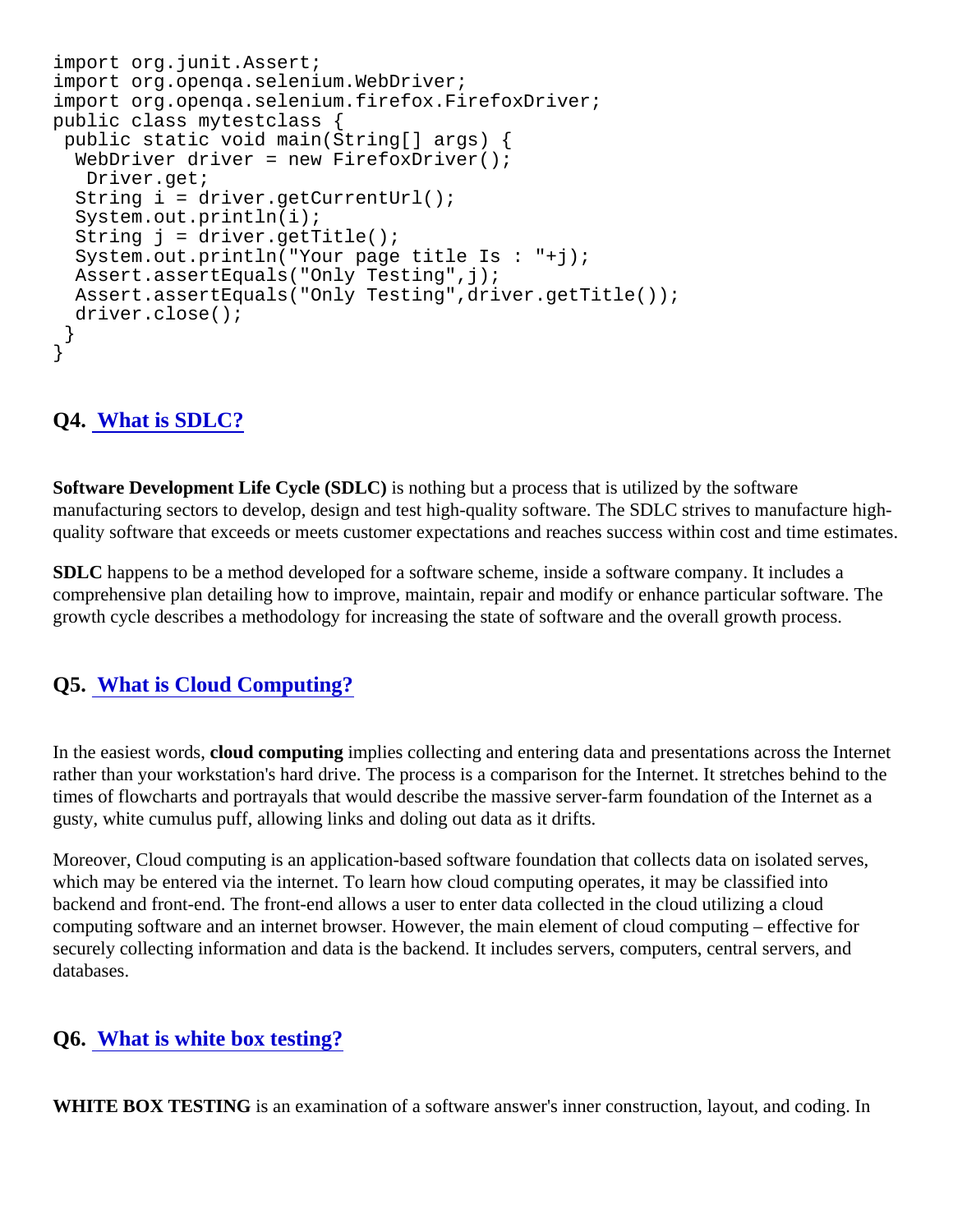this kind of experiment, the cryptogram is noticeable to the examiner. It focuses principally on supporting the movement of figures and amounts through the administration, developing plan and usability, increasing security. White box experiment is additionally recognized as Clear Box testing, Structural testing, Open Box testing, Code-Based testing, Transparent Box testing, and Glass Box experimenting.

White box testing is ordinarily performed by designers. It happens to be one of the pair elements of the Box Testing access to software experimentation. Its equivalent, Blackbox testing, means-testing from a surface or end-user kind prospect. On the opposite hand, Whitebox experimentation is founded on the internal operation of demand and orbits around inner testing.

## Q7. [What is a TestNg framework?](https://www.onlineinterviewquestions.com/what-is-a-testng-framework/)

TestNG framework is a computerization experimentation framework where NG holds for "Next Generation". TestNG is motivated by JUnit which utilizes the commentaries (@). Utilizing TestNG you may generate a decent report, and one can quickly come to understand how multiple test samples are passed, skipped, and failed. You may execute a failed examination case distinctly.

Benefits of TestNG above Junit that comprise three major uses of TestNG above JUnit are

- Annotations are more comfortable to learn.
- A parallel examination is possible.
- Test samples can be arranged more easily.

#### Q8. [What is the Page Object Model and Page Factory](https://www.onlineinterviewquestions.com/what-is-the-page-object-model-and-page-factory/)?

Page Object Model (POM) is a design pattern, prevalently employ in test mechanization that creates an Objec storehouse for web UI elements. It is a method to analytically sort out the scripts in such a way that it makes i effortless for the QA to uphold the code, free of hassles. And to help prevent redundant or duplicate code. Th advantage of this model is that it reduces code duplication and develops test maintenance making it more readable, and reusable.

The Page Object Pattern usingge Factory can be made non-frail test code. It helps to reduce and further abolish the replica test code. Besides that, the page factory is useful in improving readability making it easier create interface documentation.

Q9. [What is exploratory testing?](https://www.onlineinterviewquestions.com/what-is-exploratory-testing/)